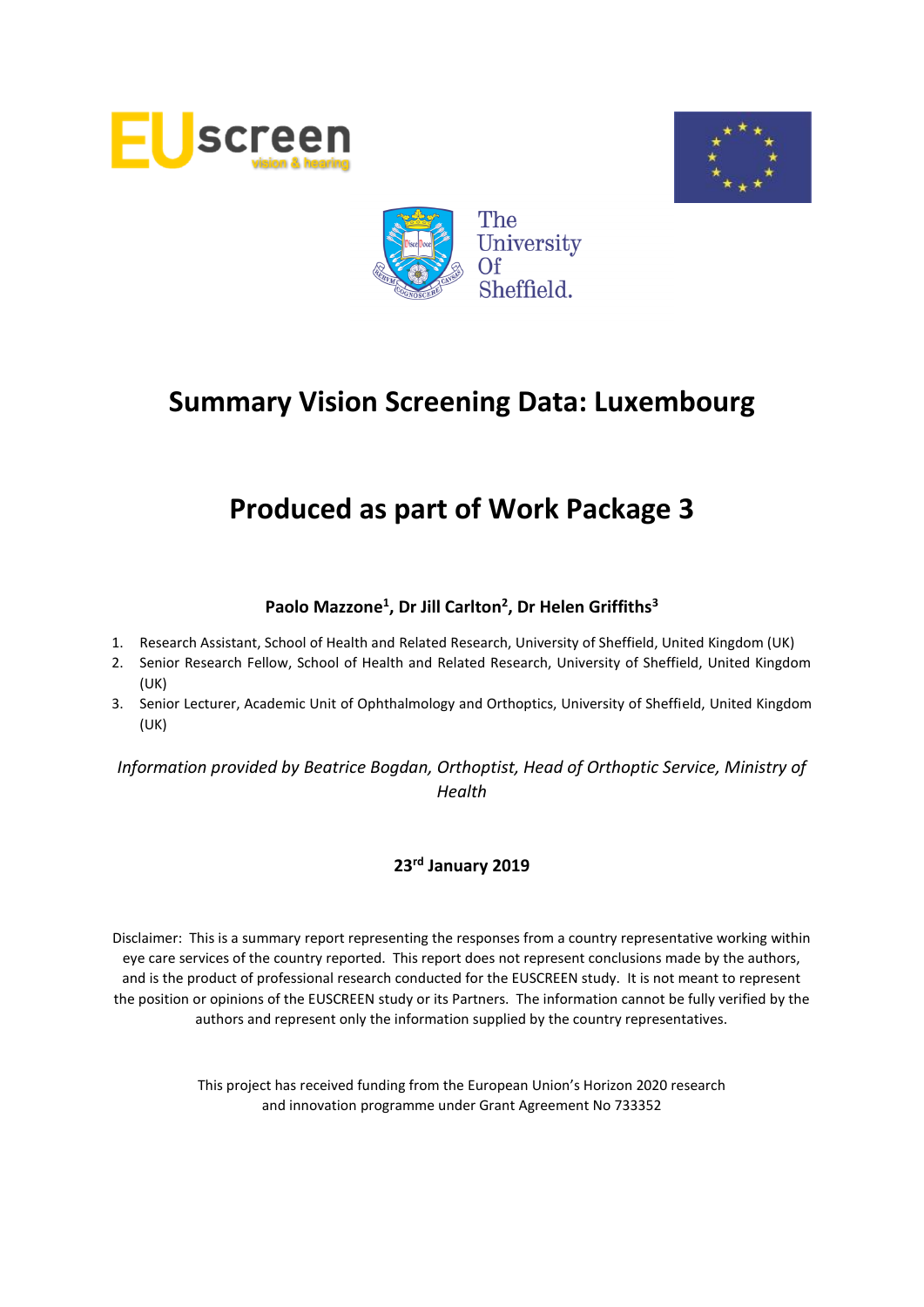# **Contents**

| 1. |                  | <b>Glossary of Terms: Vision Screening</b>  |    |  |  |  |  |
|----|------------------|---------------------------------------------|----|--|--|--|--|
| 2. |                  | Abbreviations                               |    |  |  |  |  |
| 3. |                  | Population and Healthcare Overview          | 1  |  |  |  |  |
| 4  |                  | Vision Screening Commissioning and Guidance | 3  |  |  |  |  |
| 5  |                  | Screening programme                         |    |  |  |  |  |
|    | 5.1              | Vision screening - Preterm babies           | 4  |  |  |  |  |
|    | 5.2              | Vision screening - Birth to 3 months        | 4  |  |  |  |  |
|    | 5.3              | Vision screening - 3 months to 36 months    | 4  |  |  |  |  |
|    | 5.4              | Vision screening - 36 months to 7 years     | 4  |  |  |  |  |
| 6  |                  | <b>Automated Screening</b>                  | 9  |  |  |  |  |
| 7  |                  | Provision for Visually Impaired             | 10 |  |  |  |  |
| 8  |                  | Knowledge of existing screening programme   | 11 |  |  |  |  |
|    | 8.1              | Prevalence/Diagnosis                        | 11 |  |  |  |  |
|    | 8.2              | Coverage                                    | 11 |  |  |  |  |
|    | 8.3              | Screening evaluation                        | 11 |  |  |  |  |
|    | 8.4              | <b>Treatment success</b>                    | 11 |  |  |  |  |
| 9  |                  | Costs of vision screening in children       | 13 |  |  |  |  |
|    | 9.1              | Cost of vision screening                    | 13 |  |  |  |  |
|    | 9.2              | Cost of treatment for amblyopia             | 13 |  |  |  |  |
|    | 9.3              | Cost of Treatment for strabismus            | 13 |  |  |  |  |
|    | 9.4              | Cost of treatment for cataract              | 13 |  |  |  |  |
| 10 | References<br>14 |                                             |    |  |  |  |  |
|    |                  |                                             |    |  |  |  |  |

EUscreen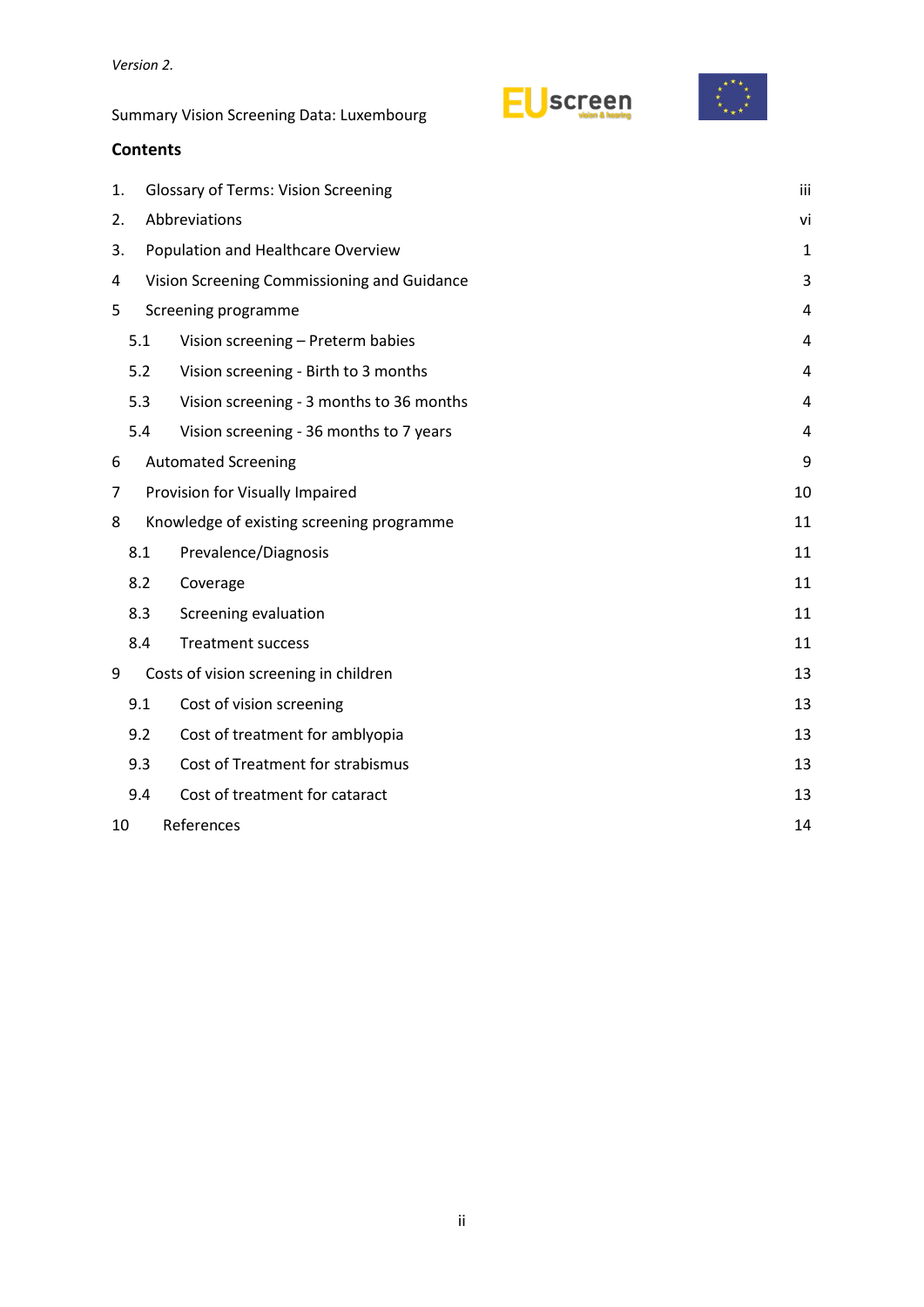

<span id="page-2-0"></span>

|  | 1. Glossary of Terms: Vision Screening |
|--|----------------------------------------|
|--|----------------------------------------|

| <b>Abnormal test result</b> | A test result where a normal "pass" response could not be                               |  |  |  |  |  |  |
|-----------------------------|-----------------------------------------------------------------------------------------|--|--|--|--|--|--|
|                             | detected under good conditions. The result on screening                                 |  |  |  |  |  |  |
|                             | equipment may indicate "no response," "fail," or "refer."                               |  |  |  |  |  |  |
| <b>Attendance rate</b>      | The proportion of all those invited for screening that are tested                       |  |  |  |  |  |  |
|                             | and receive a result:                                                                   |  |  |  |  |  |  |
|                             |                                                                                         |  |  |  |  |  |  |
|                             | Invited for screening includes all those that are offered                               |  |  |  |  |  |  |
|                             | the screening test.                                                                     |  |  |  |  |  |  |
|                             | Tested and receive a result could be a "pass" or "referral                              |  |  |  |  |  |  |
|                             | to diagnostic assessment".                                                              |  |  |  |  |  |  |
|                             |                                                                                         |  |  |  |  |  |  |
|                             | Attendance rate provides information on the willingness of                              |  |  |  |  |  |  |
|                             | families to participate in screening.                                                   |  |  |  |  |  |  |
| <b>Compliance with</b>      | The percentage of those who are referred from screening to a                            |  |  |  |  |  |  |
| referral (percentage)       | diagnostic assessment that actually attend the diagnostic                               |  |  |  |  |  |  |
|                             | assessment.                                                                             |  |  |  |  |  |  |
|                             |                                                                                         |  |  |  |  |  |  |
|                             | Percentage of compliance provides information on the                                    |  |  |  |  |  |  |
|                             | willingness of families to attend the diagnostic assessment after                       |  |  |  |  |  |  |
|                             | referral from screening.                                                                |  |  |  |  |  |  |
| Coverage                    | The proportion of those eligible for screening that are tested and<br>receive a result: |  |  |  |  |  |  |
|                             |                                                                                         |  |  |  |  |  |  |
|                             | Eligible for screening includes those within the population                             |  |  |  |  |  |  |
|                             | that are covered under the screening or health care                                     |  |  |  |  |  |  |
|                             | programme.                                                                              |  |  |  |  |  |  |
|                             | Tested and receive a result could be a "pass" or "refer to                              |  |  |  |  |  |  |
|                             | diagnostic assessment".                                                                 |  |  |  |  |  |  |
|                             |                                                                                         |  |  |  |  |  |  |
|                             | Factors such as being offered screening, willingness to                                 |  |  |  |  |  |  |
|                             | participate, missed screening, ability to complete the screen, and                      |  |  |  |  |  |  |
|                             | ability to document the screening results will influence the                            |  |  |  |  |  |  |
|                             | coverage.                                                                               |  |  |  |  |  |  |
| <b>False negatives</b>      | The percentage of children with a visual deficit (defined by the                        |  |  |  |  |  |  |
|                             | target condition) that receive a result of "pass" during screening.                     |  |  |  |  |  |  |
|                             |                                                                                         |  |  |  |  |  |  |
|                             | Example: If 100 children with visual deficit are screened, and 1                        |  |  |  |  |  |  |
|                             | child passes the screening, the percentage of false negatives is                        |  |  |  |  |  |  |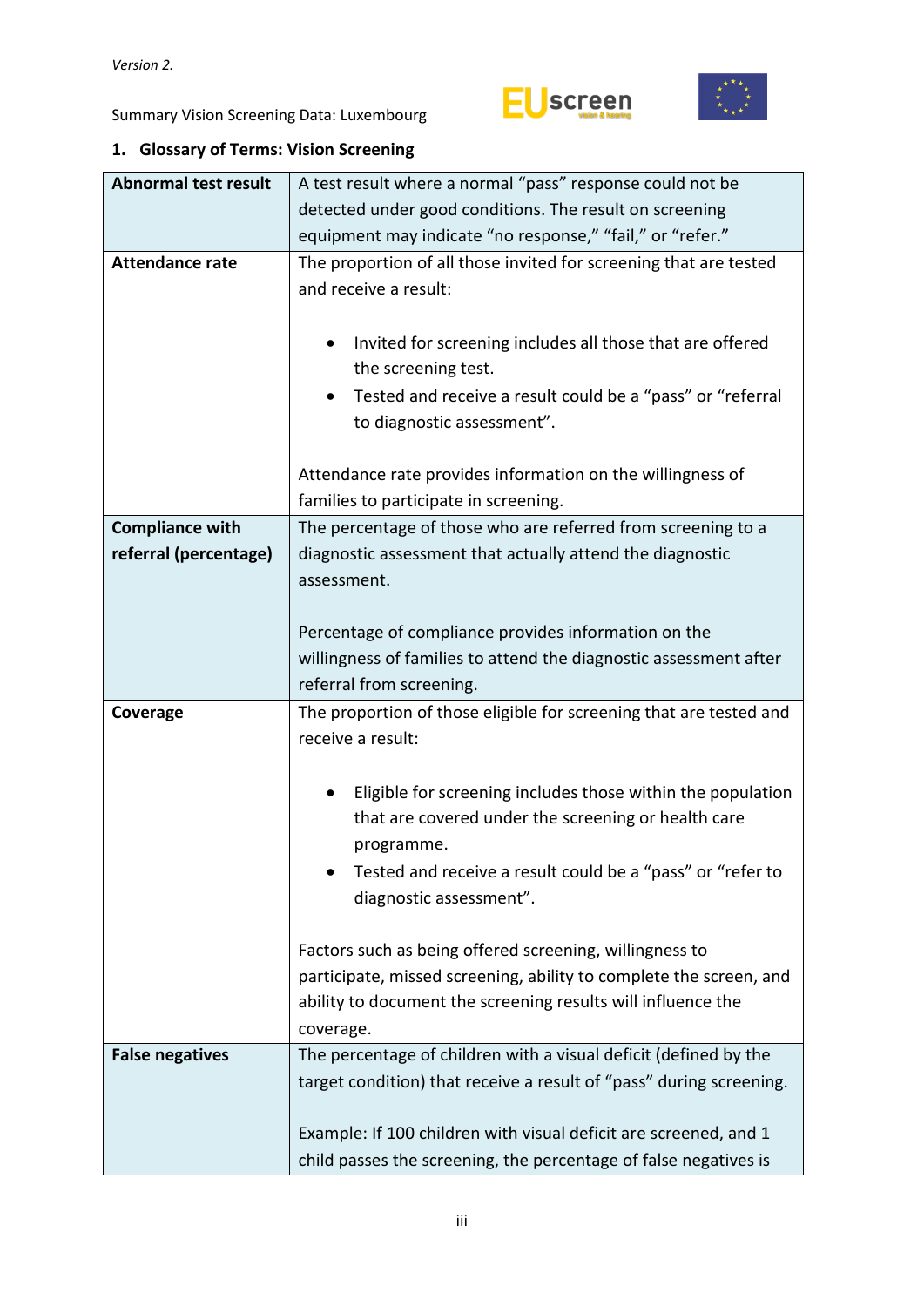



|                              | 1%.                                                                                          |  |  |  |  |
|------------------------------|----------------------------------------------------------------------------------------------|--|--|--|--|
|                              | The percentage of children with normal vision that are referred                              |  |  |  |  |
| <b>False positives</b>       | from screening to a diagnostic assessment.                                                   |  |  |  |  |
| <b>Guidelines</b>            | Recommendations or instructions provided by an authoritative                                 |  |  |  |  |
|                              | body on the practice of screening in the country or region.                                  |  |  |  |  |
| <b>Vision screening</b>      | A person qualified to perform vision screening, according to the                             |  |  |  |  |
| professional                 | practice in the country or region.                                                           |  |  |  |  |
| <b>Inconclusive test</b>     | A test result where a normal "pass" response could not be                                    |  |  |  |  |
| result                       | detected due to poor test conditions or poor cooperation of the                              |  |  |  |  |
|                              | child.                                                                                       |  |  |  |  |
| <b>Invited for screening</b> | Infants/children and their families who are offered screening.                               |  |  |  |  |
|                              |                                                                                              |  |  |  |  |
| <b>Outcome of vision</b>     | An indication of the effectiveness or performance of screening,                              |  |  |  |  |
| screening                    | such as a measurement of coverage rate, referral rate, number of                             |  |  |  |  |
|                              | children detected, etc.                                                                      |  |  |  |  |
| Untreated amblyopia          | Those children who have not received treatment for amblyopia                                 |  |  |  |  |
|                              | due to missed screening or missed follow-up appointment.                                     |  |  |  |  |
| Persistent amblyopia         | Amblyopia that is missed by screening, or present after the child<br>has received treatment. |  |  |  |  |
| <b>Positive predictive</b>   | The percentage of children referred from screening who have a                                |  |  |  |  |
| value                        | confirmed vision loss.                                                                       |  |  |  |  |
|                              |                                                                                              |  |  |  |  |
|                              | For example, if 100 babies are referred from screening for                                   |  |  |  |  |
|                              | diagnostic assessment and 10 have normal vision and 90 have a                                |  |  |  |  |
|                              | confirmed visual defect, the positive predictive value would be                              |  |  |  |  |
|                              | 90%.                                                                                         |  |  |  |  |
| <b>Prevalence</b>            | The percentage or number of individuals with a specific disease                              |  |  |  |  |
|                              | or condition. Prevalence can either be expressed as a percentage                             |  |  |  |  |
|                              | or as a number out of 1000 individuals within the same                                       |  |  |  |  |
|                              | demographic.                                                                                 |  |  |  |  |
| Programme                    | An organised system for screening, which could be based                                      |  |  |  |  |
|                              | nationally, regionally or locally.                                                           |  |  |  |  |
| Protocol                     | Documented procedure or sequence for screening, which could                                  |  |  |  |  |
|                              | include which tests are performed, when tests are performed,                                 |  |  |  |  |
|                              | procedures for passing and referring, and so forth.                                          |  |  |  |  |
| <b>Quality assurance</b>     | A method for checking and ensuring that screening is functioning                             |  |  |  |  |
|                              | adequately and meeting set goals and benchmarks.                                             |  |  |  |  |
| Referral criteria            | A pre-determined cut-off boundary for when a child should be                                 |  |  |  |  |
|                              | re-tested or seen for a diagnostic assessment.                                               |  |  |  |  |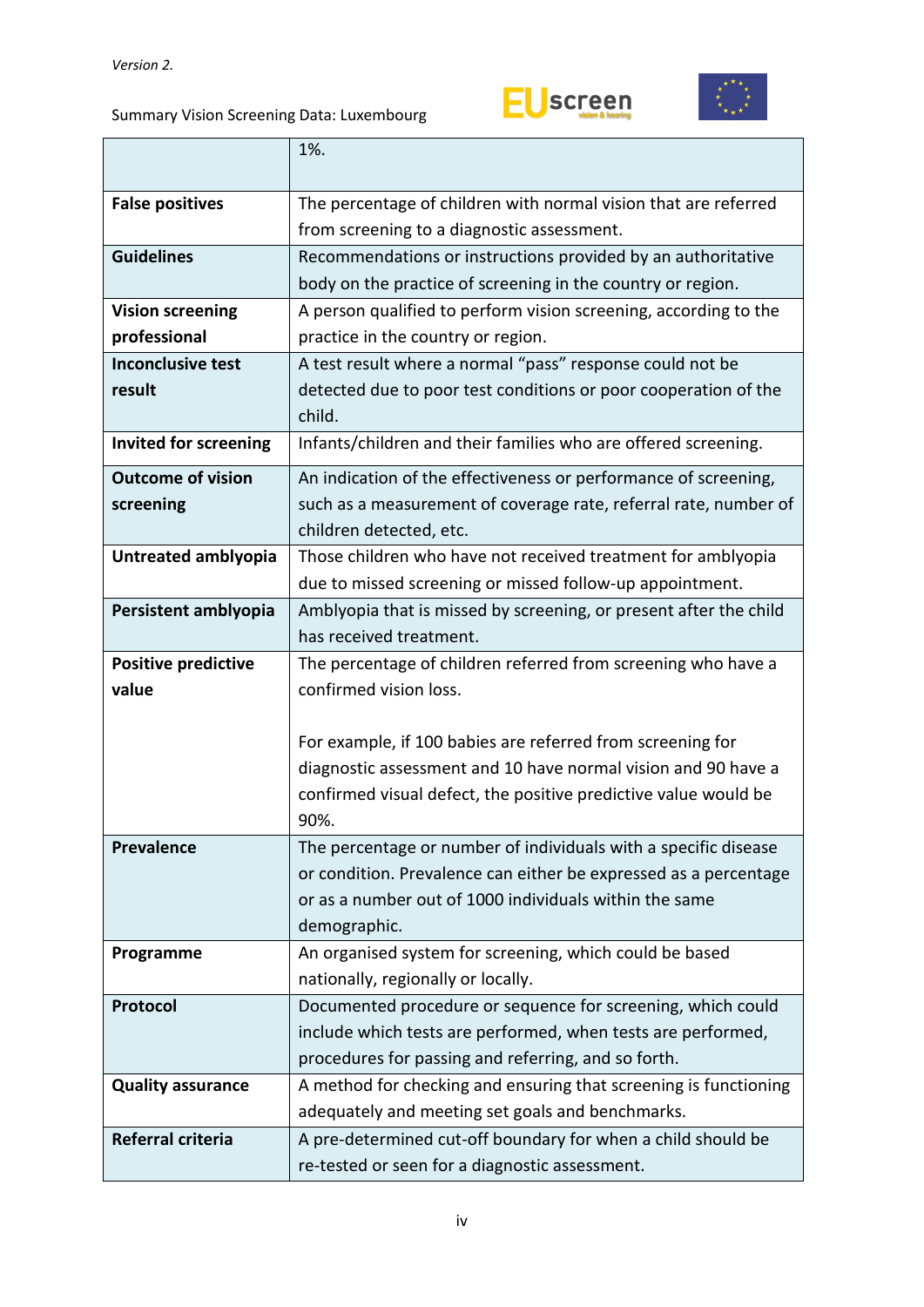



| <b>Risk babies / Babies</b> | All infants that are considered to be at-risk or have risk-factors |  |  |  |
|-----------------------------|--------------------------------------------------------------------|--|--|--|
| at-risk                     | for vision defects/ophthalmic pathology according to the           |  |  |  |
|                             | screening programme.                                               |  |  |  |
|                             | Two common risk factors are admission to the neonatal-intensive    |  |  |  |
|                             | care unit (NICU) or born prematurely. However, other risk factors  |  |  |  |
|                             | for visual defects may also be indicated in the screening          |  |  |  |
|                             | programme.                                                         |  |  |  |
| Sensitivity                 | The percentage of children with visual defects that are identified |  |  |  |
|                             | via the screening programme.                                       |  |  |  |
|                             |                                                                    |  |  |  |
|                             | For example, if 100 babies with visual defects are tested, and 98  |  |  |  |
|                             | of these babies are referred for diagnostic assessment and 2 pass  |  |  |  |
|                             | the screening, the sensitivity is 98%.                             |  |  |  |
| <b>Specificity</b>          | The percentage of children with normal vision that pass the        |  |  |  |
|                             | screening.                                                         |  |  |  |
|                             |                                                                    |  |  |  |
|                             | For example, if 100 babies with normal vision are tested, and 10   |  |  |  |
|                             | of these babies are referred for diagnostic assessment and 90      |  |  |  |
|                             | pass the screening, the specificity is 90%.                        |  |  |  |
| <b>Target condition</b>     | The visual defect you are aiming to detect via the screening       |  |  |  |
|                             | programme.                                                         |  |  |  |
| Well, healthy babies        | Infants who are not admitted into the NICU or born prematurely     |  |  |  |
|                             | (born after a gestation period of less than 37 weeks).             |  |  |  |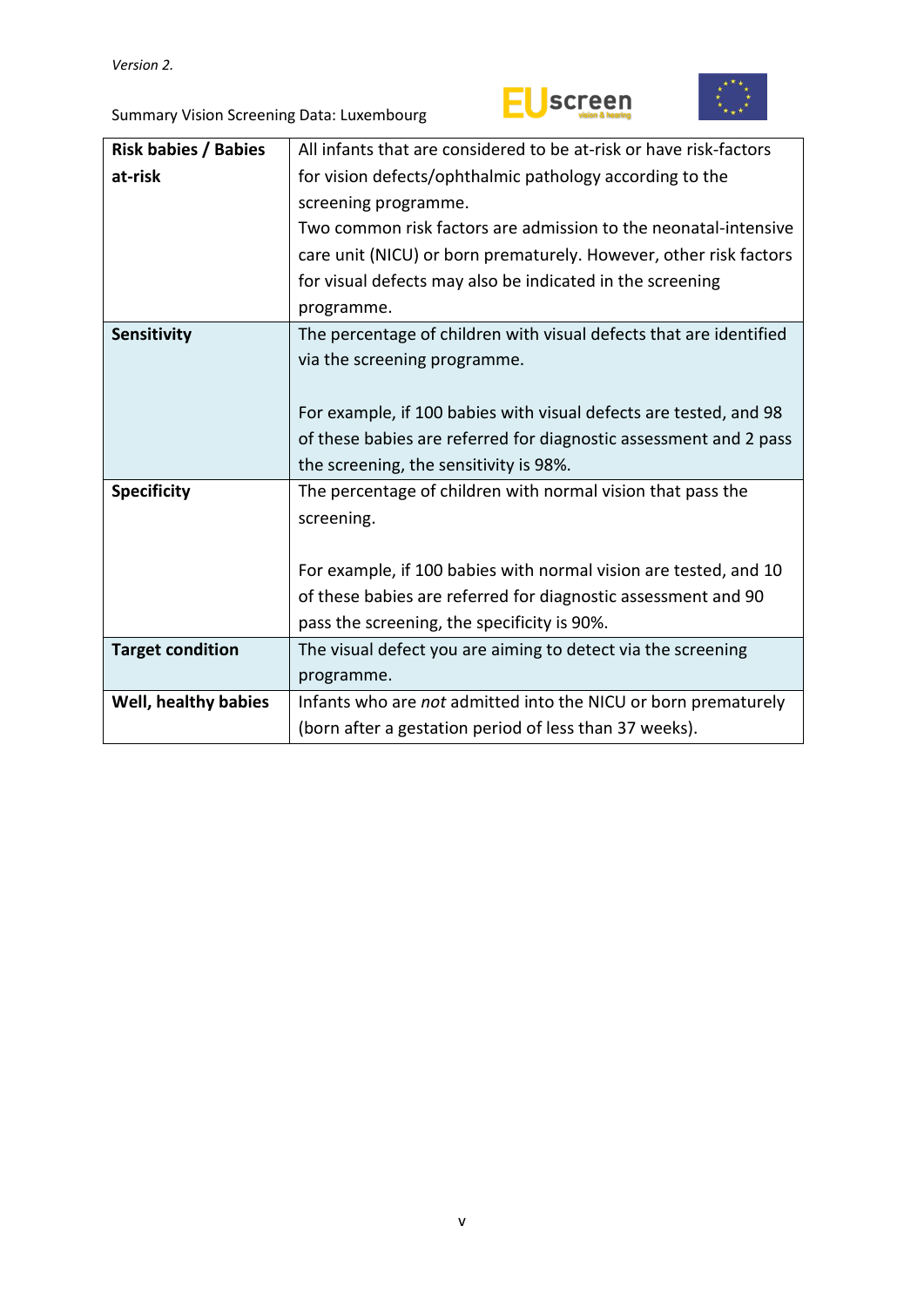# <span id="page-5-0"></span>**2. Abbreviations**

- **GDP** Gross Domestic Product
- **GP** General Practitioner
- **NICU** Neonatal-intensive care unit
- **PPP** Purchasing Power Parity
- **ROP** Retinopathy of Prematurity
- **VA** Visual Acuity
- **WHO** World Health Organisation



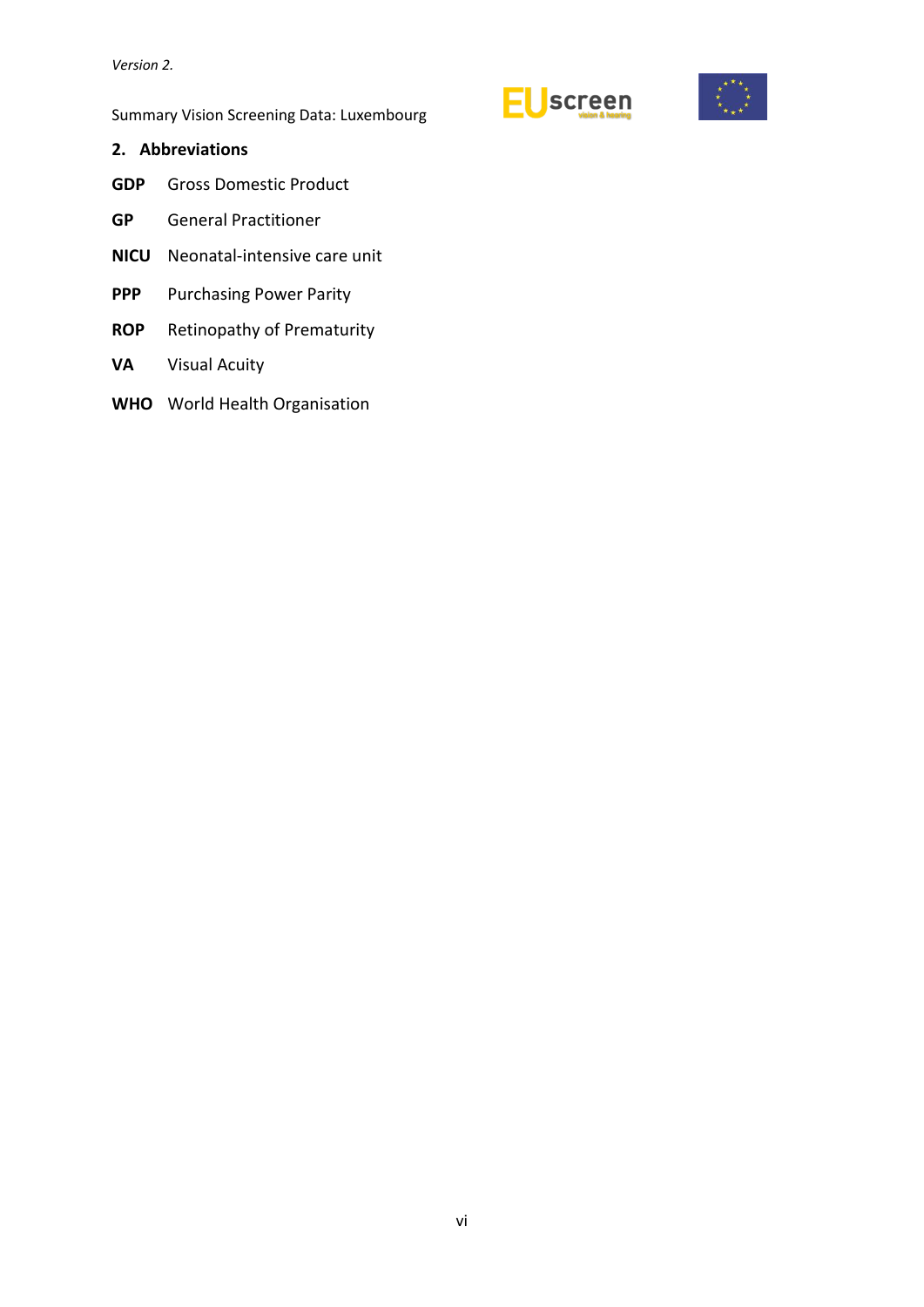



# <span id="page-6-0"></span>**3. Population and Healthcare Overview**

The population of Luxembourg is 599,449 (World Bank, 2018a) and the birth rate was estimated at 10.4 births/1,000 population in 2016 (World Bank, 2018b). The change in population and birth rate from 1960 to 2017 is shown in Figure 1, graphs A and B respectively.

Luxembourg had an estimated population density of 232 people per square kilometre in 2017 and this has risen from 169 people per square kilometre in 1961 (World Bank, 2018c). In terms of healthcare facilities, the total density of hospitals in 2013 was 1.13 per 100,000 population (WHO, 2016a). Infant mortality in 2017 is estimated at 2.1 deaths/1,000 live births in total (World Bank, 2018d).

The average life expectancy in Luxembourg is estimated at 82.3 years (World Bank, 2018e), with a death rate of 6.8 deaths/1,000 population in 2016 (World Bank, 2018f). Luxembourg has a gross national income per capita (PPP int. \$, 2013) of \$59,750 (WHO, 2016b). The estimated total expenditure on health per capita in 2014 was \$6,812 (Intl \$) and the total expenditure on health in 2014 as percentage of GDP was 6.9% (WHO, 2016b).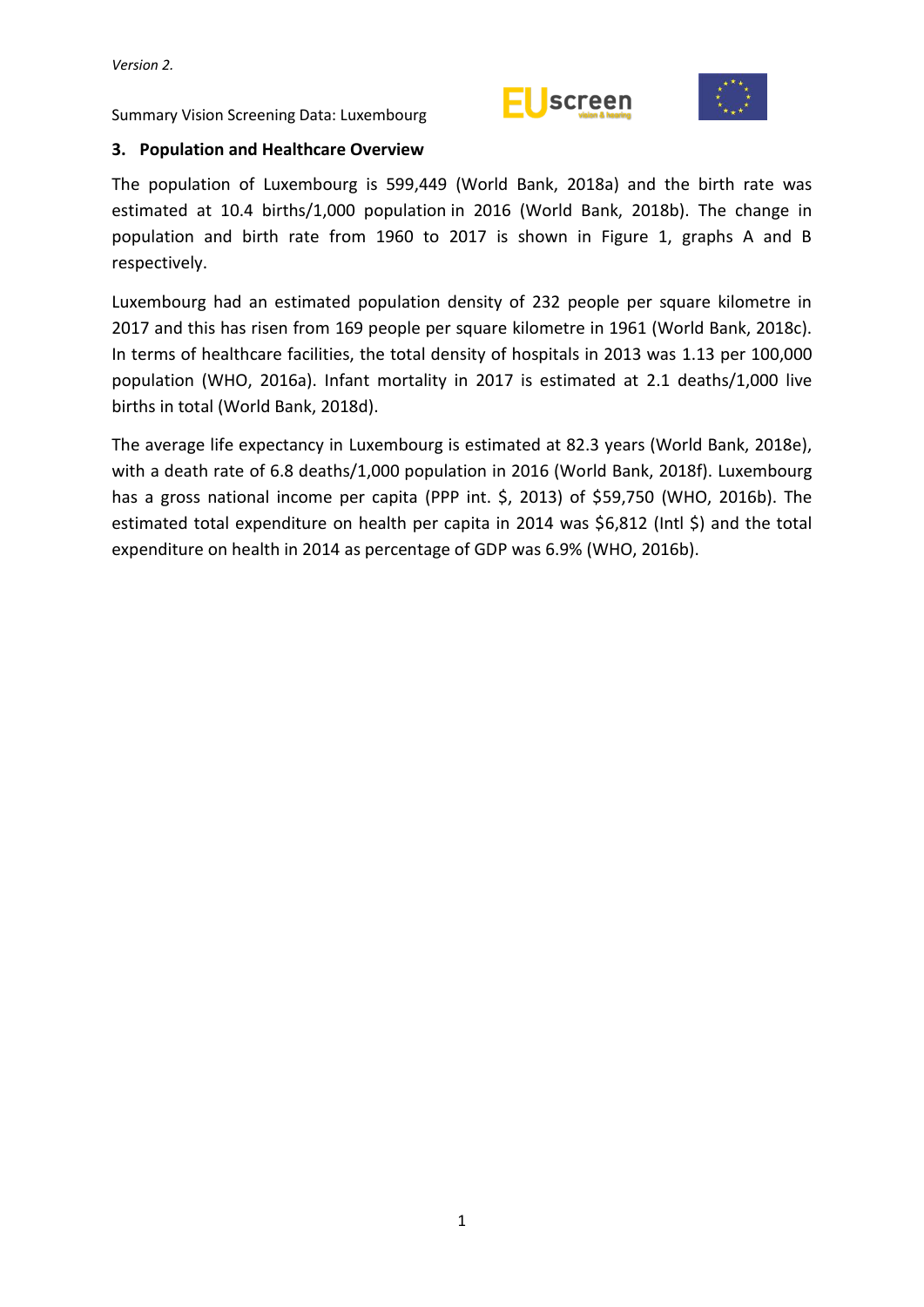

Summary Vision Screening Data: Luxembourg

*Figure 1: Change in the Total Population and Birth Rate in Luxembourg between 1960 and 2016/2017*



*Source: Information sourced from World Bank (2018)*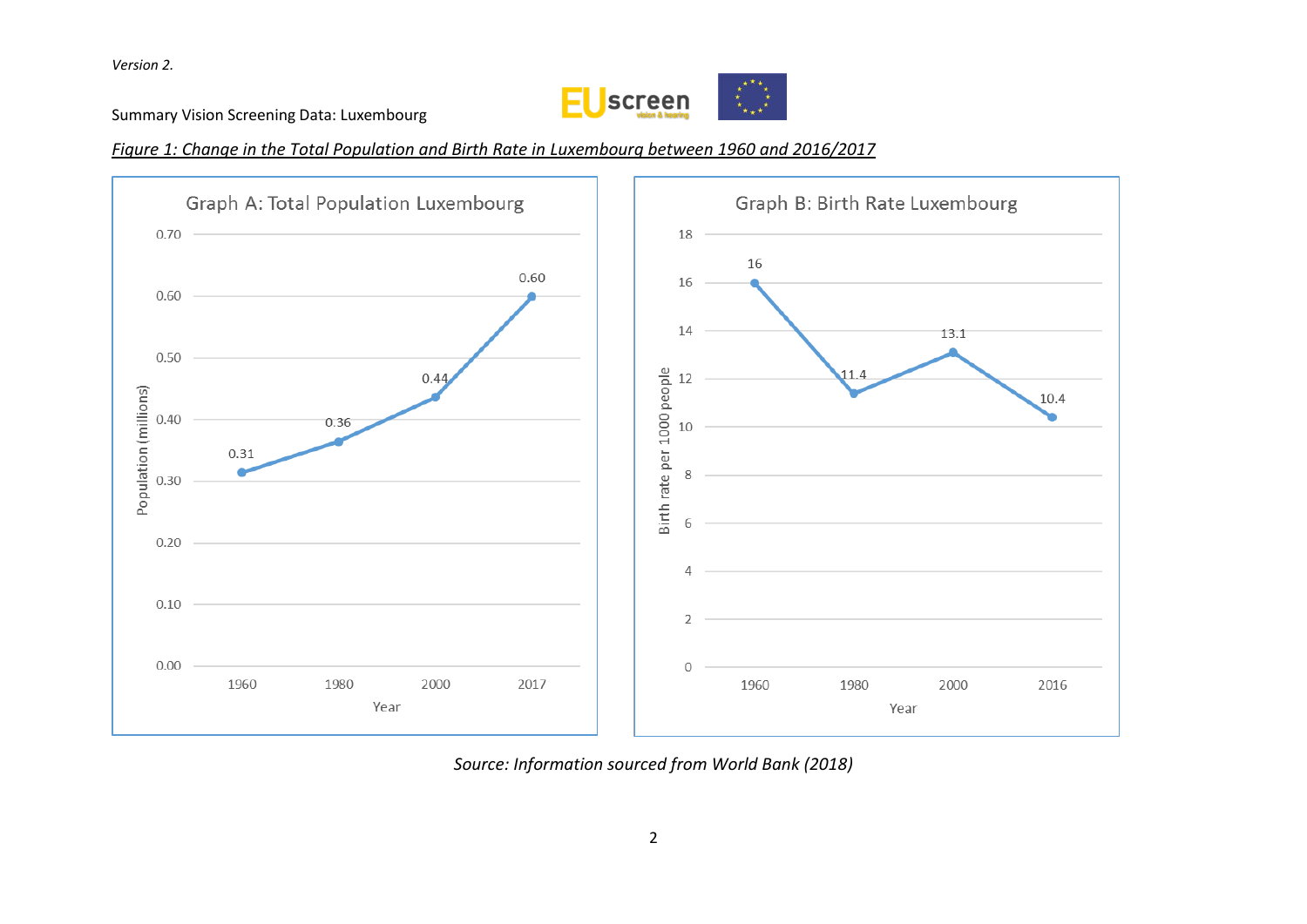

#### <span id="page-8-0"></span>**4 Vision Screening Commissioning and Guidance**

Vision screening is organised nationally with no regional variation in protocols. It is funded by the state. It is not embedded into a general preventative child healthcare system. The content of the vision screening programme is decided upon by the Health Directorate, Orthoptic Service. Vision screening was implemented for pre-school children in 1969 and for infants in 1971.

Review of the vision screening programme, how revisions are funded and how and when they take place is not defined. Since its implementation, the vision screening programme has changed in terms of the ages that screening takes place and the use of an autorefractor. The date for these changes is not known.

In Luxembourg, vision screening takes place at the headquarter of the Orthoptic Service and in 7 other locations rented by the Orthoptic Service, including kindergartens, public schools and schools. The professionals that perform vision screening are orthoptists and nurses. However, there are only nine orthoptists active in the screening programme. No other general professionals have been identified that do not screen, but could do so with additional training. There is no organised, specific training in order to perform vision screening.

There are no methods for quality monitoring for vision screening set-out by the government. No research concerning the vision screening programme in Luxembourg has been identified. There has been no cost-effectiveness analysis, or any other studies on the effectiveness of vision screening programme.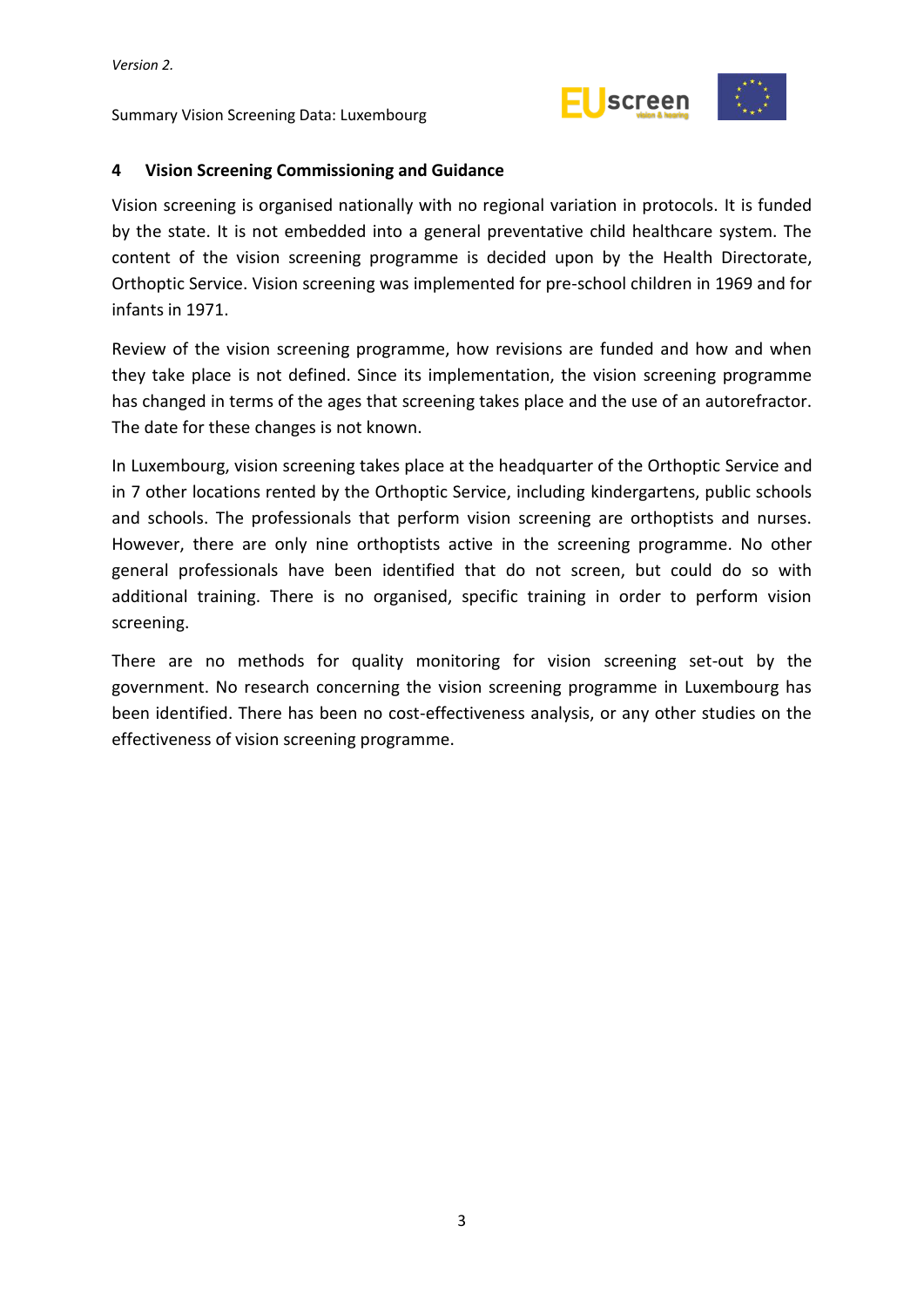

#### <span id="page-9-0"></span>**5 Screening programme**

The target conditions screened for by vision screening include retinopathy of prematurity (ROP), amblyopia, reduced visual acuity, refractive error, colour vision defects, manifest and leatent strabismus, and anisocoria. The health care professionals delivering vision screening, venue for screening and tests used vary depending on the age of the child as shown in Tables 1, 2 and 3 respectively. Specific details of the screening offered within each age group are described more fully in sections 5.1 to 5.4 below.

#### <span id="page-9-1"></span>*5.1 Vision screening – Preterm babies*

Preterm babies are checked by an ophthalmologist during their stay in the hospital if risk factors due to prematurity are fulfilled. These factors are not known. The child is referred for further diagnostic examination when any pathology is apparent.

#### <span id="page-9-2"></span>*5.2 Vision screening - Birth to 3 months*

The tests conducted on well, healthy babies up to the age of 3 months include Hirschberg and pupillary reflexes. These tests are performed by a paediatrician in either a hospital or a doctor's office during 3 first general health check-ups; less than 48 hours after birth, at age 1to10 days and 3to 8 weeks. The check-ups are mandatory. The child is referred for further diagnostic examination when any pathology is apparent.

# <span id="page-9-3"></span>*5.3 Vision screening - 3 months to 36 months*

Children aged 3 to 36 months are screened at 10 months of age by an orthoptist at a governmental department. The tests used at this age include ocular motility assessment, Hirschberg test, cover test, alternating cover test, stereopsis using the Lang 1 Test and autorefraction using PlusOptix (10 months-48 months). The referral criteria at this age category is not known.

# <span id="page-9-4"></span>*5.4 Vision screening - 36 months to 7 years*

Children aged 36 months to 7 years are screened three times by an orthoptist at either a governmental department within the orthoptic service at 36 months to 4 years of age or school from 4 years to 6 years of age. The screening takes place at 36 months, 5 to 5 years of age and 5 to 6 years of age. The tests used within this age group include ocular motility assessment, Hirschberg test, cover test, alternating cover test, visual acuity measurement, stereopsis using the Lang 1 Test, colour vision, automated screening (PlusOptix at 36 months to 4 years of age). Visual acuity is measured for the first time at 36 months using the Rossano-Weiss, Tumbling E and Multivisus (computerised) optotype charts. These are all linear uncrowded tests.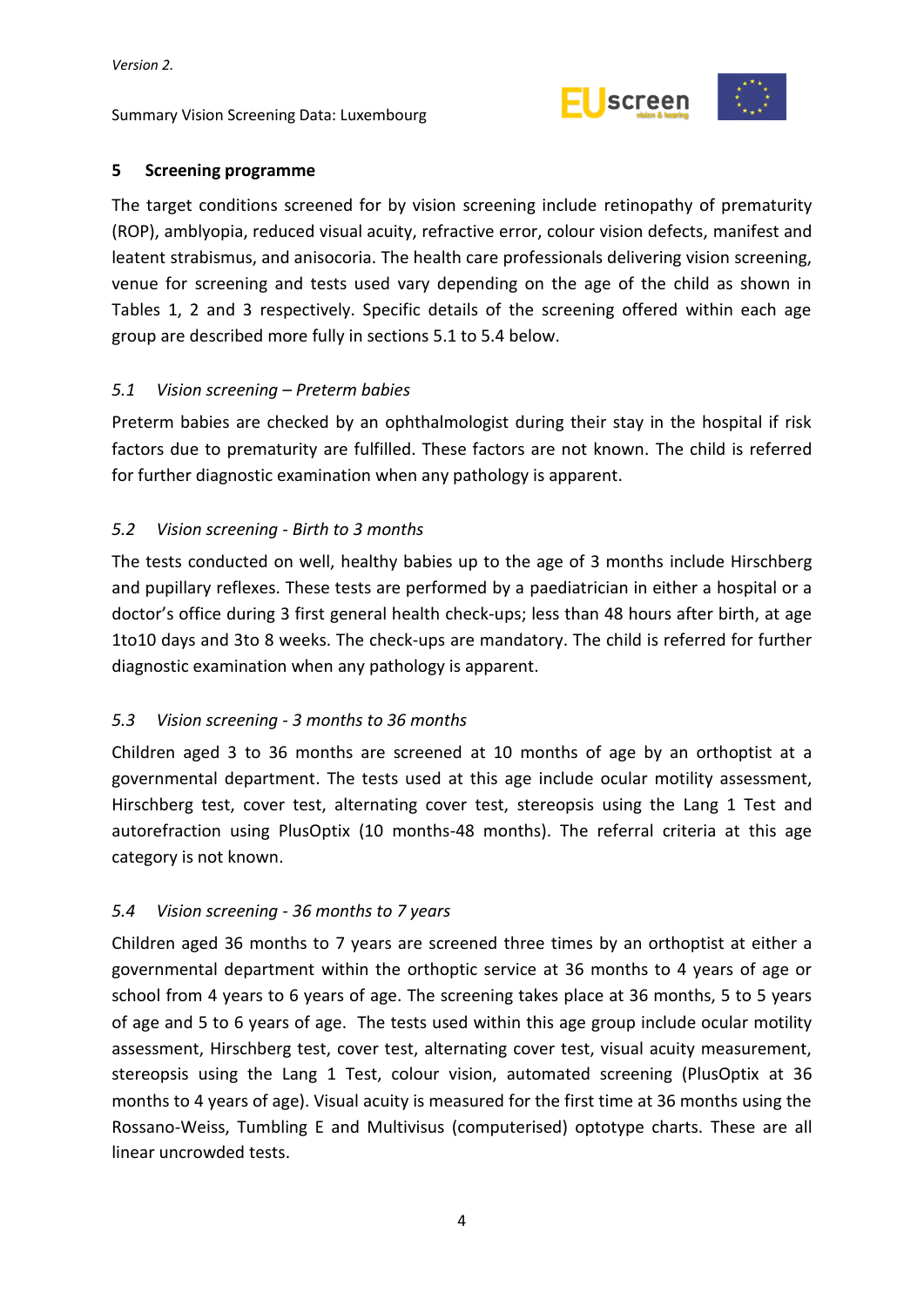

If a child is not screened for visual acuity at 36 months, they are tested at 48 months by an orthoptist at governmental departments. The visual acuity measurement is repeated at ages 4 to 5 years and 5to 6 years.

At 36 months, the referral criteria is hyperopia, astigmatism or anisometropia over 1.5 diopters, strabismus, heterophoria, exophthalmia, a difference in reflexes on the autorefractor, or visual acuity different in both eyes of less than 0.6 decimal (0.2 logMAR, 6/9.5 Snellen). I

At 48 months, the referral criteria is hyperopia, astigmatism or anisometropia over 1.5 diopters, strabismus, heterophoria, exophthalmia, negative stereopsis, or visual acuity of less than 0.8 decimal (0.1 logMAR, 6/7.5 Snellen)).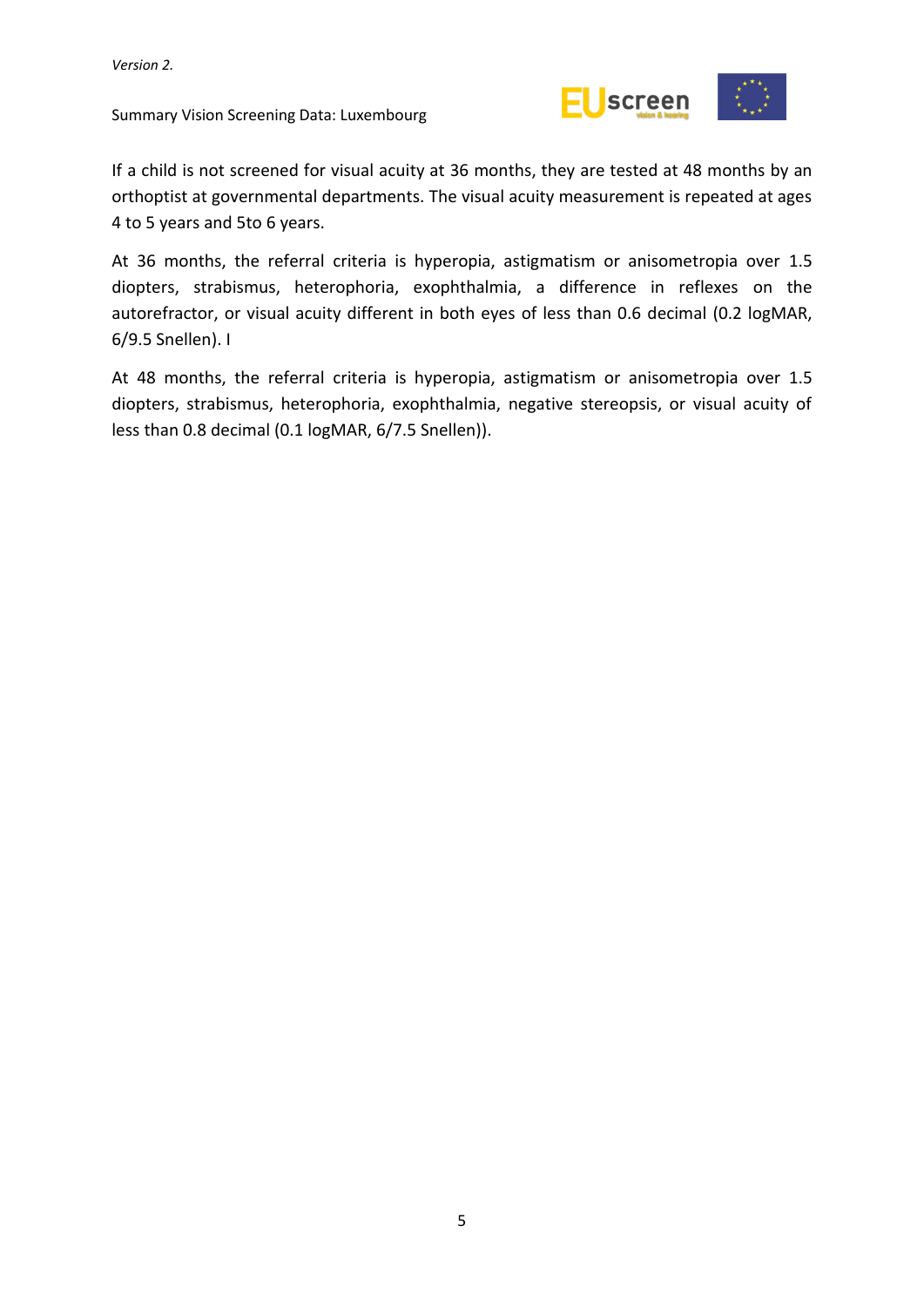

Summary Vision Screening Data: Luxembourg

**Table 1:** Healthcare professionals who conduct vision screening in each age group

| Table 1        | Paediatrician                    | Ophthalmologist                  | <b>Nurses</b>  | Orthoptist     |
|----------------|----------------------------------|----------------------------------|----------------|----------------|
| Preterm babies | $\checkmark$<br>In certain cases | $\checkmark$<br>In certain cases | $\pmb{\times}$ | $\pmb{\times}$ |
| 0 to 3 months  | $\checkmark$                     | $\pmb{\times}$                   | $\pmb{\times}$ | $\pmb{\times}$ |
| 3 to 36 months | $\pmb{\times}$                   | $\pmb{\times}$                   | $\pmb{\times}$ | $\checkmark$   |
| 3 to 7 years   | $\pmb{\times}$                   | $\pmb{\times}$                   | $\pmb{\times}$ | $\checkmark$   |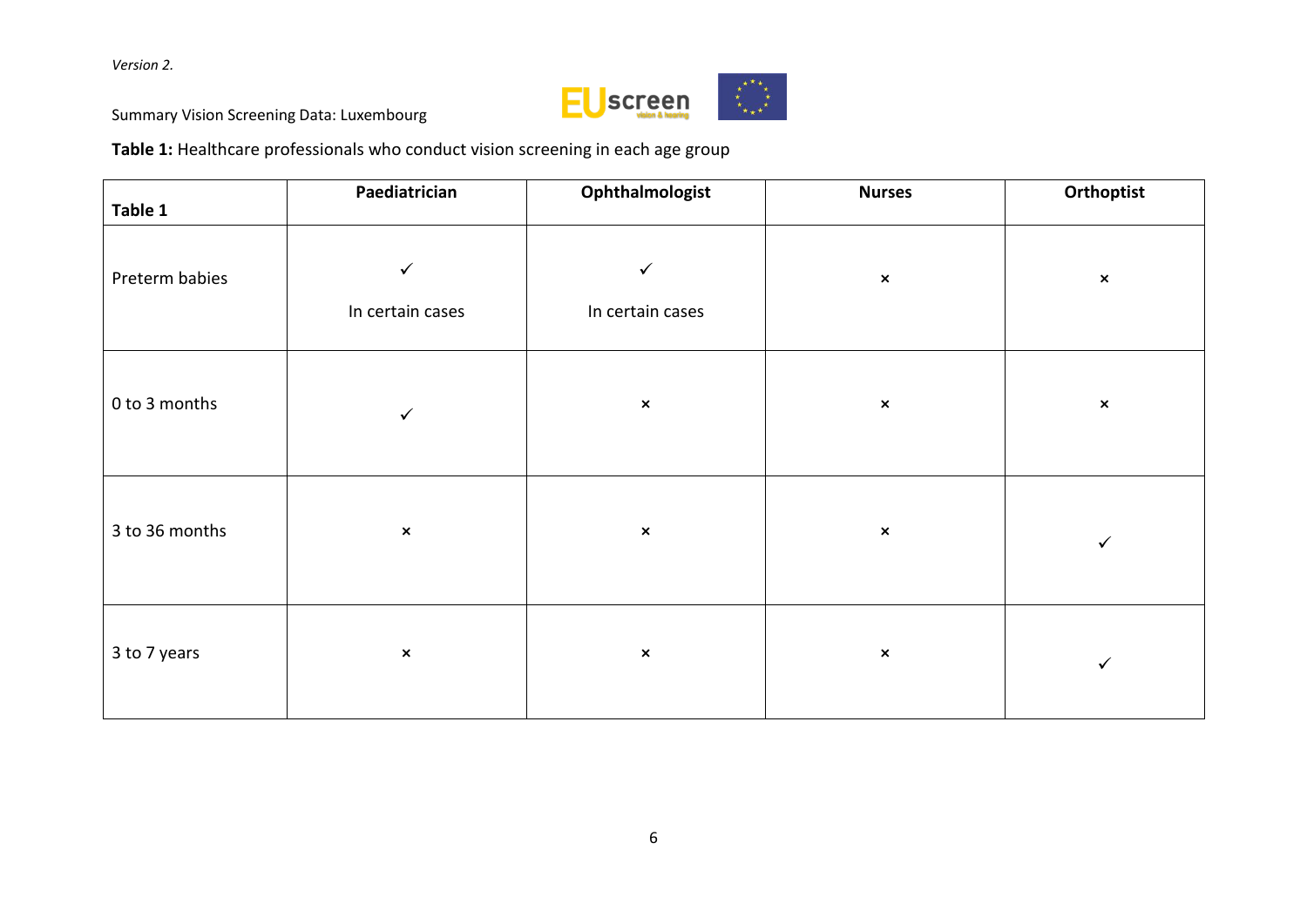

Summary Vision Screening Data: Luxembourg

**Table 2:** Vision screening tests used in vision screening for each age group

| Table 2        | Eye<br>motility           | <b>Hirschberg</b> | <b>Pupillary</b><br>reflexes | <b>Cover test</b> | <b>Alternating</b><br>cover test | <b>Visual acuity</b><br>measurement | <b>Stereopsis</b> | Colour<br>vision | <b>Automated</b><br>screening |
|----------------|---------------------------|-------------------|------------------------------|-------------------|----------------------------------|-------------------------------------|-------------------|------------------|-------------------------------|
| Preterm babies | No<br>protocol            | No<br>protocol    | No<br>protocol               | No<br>protocol    | No<br>protocol                   | No<br>protocol                      | No<br>protocol    | No<br>protocol   | No<br>protocol                |
| 0 to 3 months  | $\boldsymbol{\mathsf{x}}$ | $\checkmark$      | $\checkmark$                 | $\pmb{\times}$    | $\pmb{\times}$                   | $\pmb{\times}$                      | $\pmb{\times}$    | $\pmb{\times}$   | $\pmb{\times}$                |
| 3 to 36 months | $\checkmark$              | $\checkmark$      | $\pmb{\times}$               | $\checkmark$      |                                  | $\pmb{\times}$                      |                   | $\pmb{\times}$   |                               |
| 3 to 7 years   | $\checkmark$              | $\checkmark$      | $\pmb{\times}$               | $\checkmark$      | $\checkmark$                     | $\checkmark$                        | $\checkmark$      | $\checkmark$     | Only up to<br>48 months       |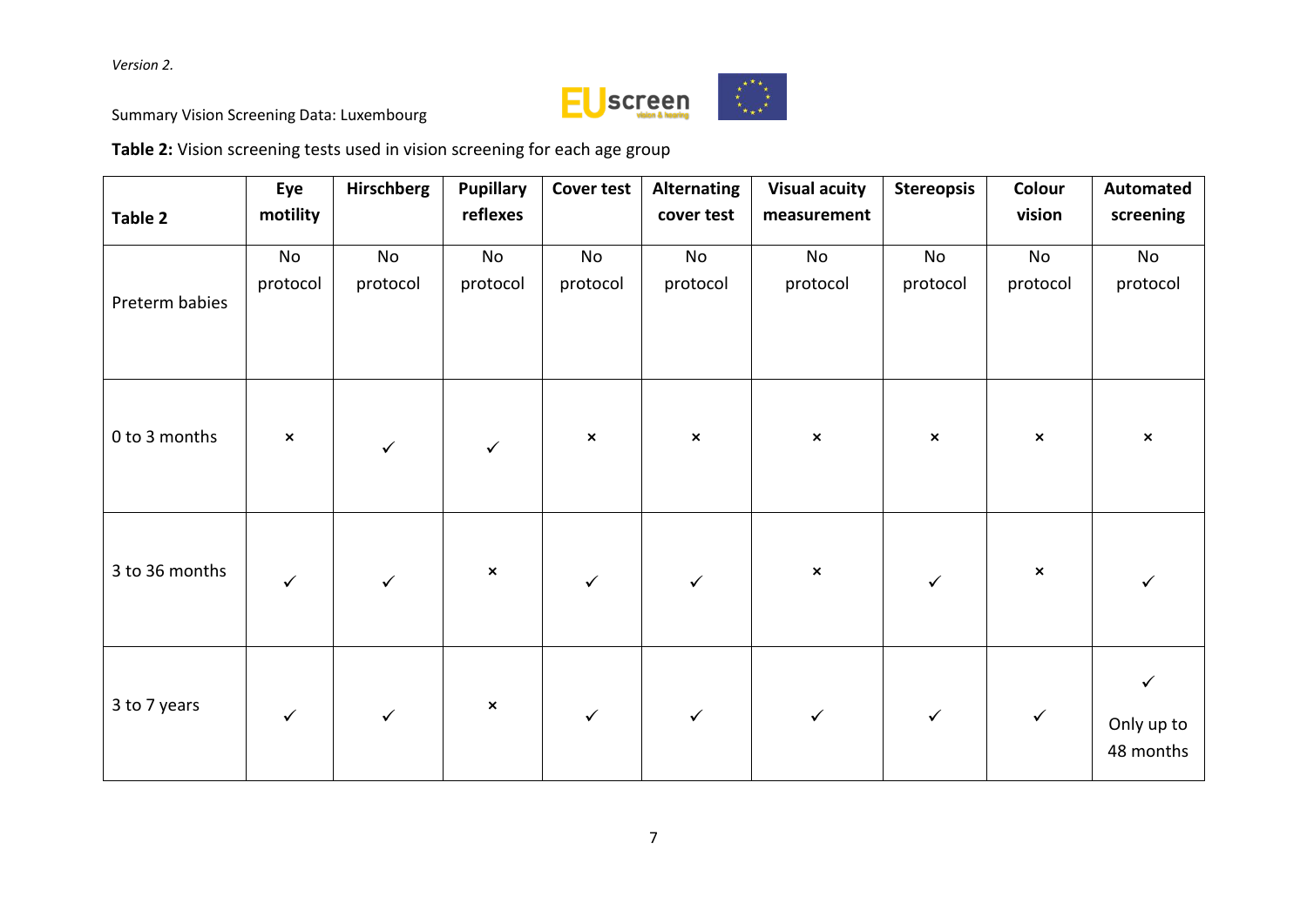

Summary Vision Screening Data: Luxembourg

# **Table 3:** Location of vision screening for each age group

|                | Hospital       | Doctor's office | <b>School</b>  | Governmental      |
|----------------|----------------|-----------------|----------------|-------------------|
| Table 3        |                |                 |                | <b>Department</b> |
| Preterm babies | ✓              | $\pmb{\times}$  | $\pmb{\times}$ | $\pmb{\times}$    |
| 0 to 3 months  | ✓              | ✓               | $\pmb{\times}$ | $\pmb{\times}$    |
| 3 to 36 months | $\pmb{\times}$ | $\pmb{\times}$  | $\pmb{\times}$ | $\checkmark$      |
| 3 to 7 years   | $\pmb{\times}$ | $\pmb{\times}$  | $\checkmark$   | ✓                 |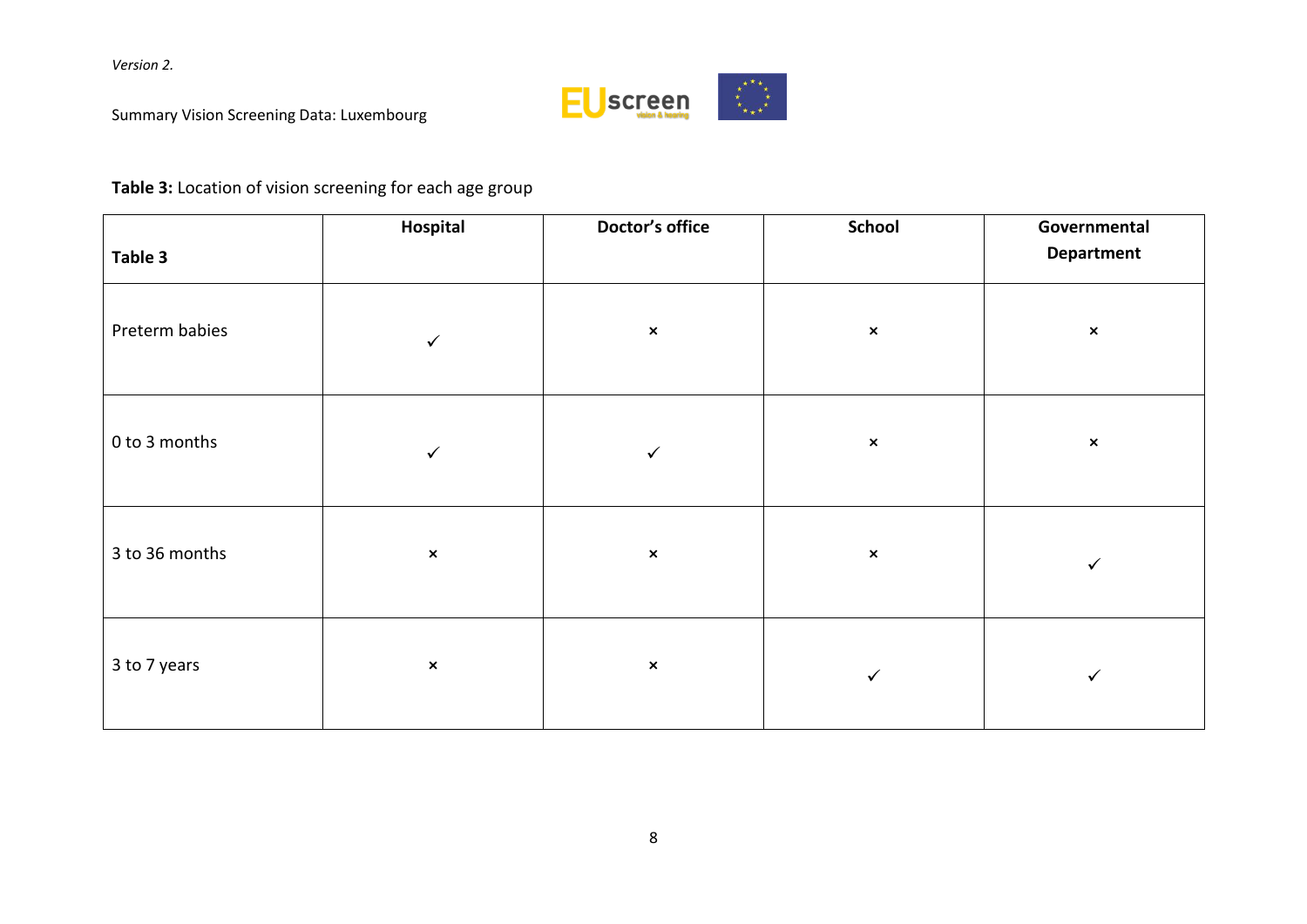Summary Vision Screening Data: Luxembourg



# <span id="page-14-0"></span>**6 Automated Screening**

Automated vision screening is achieved using handheld, portable devices designed to detect presence of refractive error in infants from 6 months of age. It provides objective results and is used to detect amblyopic risk factors. This differs from other methods used to screen children for amblyopia which focus on detection of the actual condition and the resulting visual loss.

Automated refraction screening is used in the context of vision screening in combination with other tests on all children between 10-48 months. These tests are eye motility, Hirschberg test, cover test, alternating cover test, visual acuity measurement, stereopsis and colour vision.

If a child is screened at 36 months, the referral criteria from the automated screening is hyperopia, astigmatism or anisometropia over 1.5 dioptres.

If a child is screened at 48 months, the referral criteria is hyperopia, astigmatism or anisometropia over 1.5 dioptres).

In Luxembourg, PlusOptix is used – with each device costing 7,800 Euros. There is no specific timescale on when the devices are scheduled to be replaced.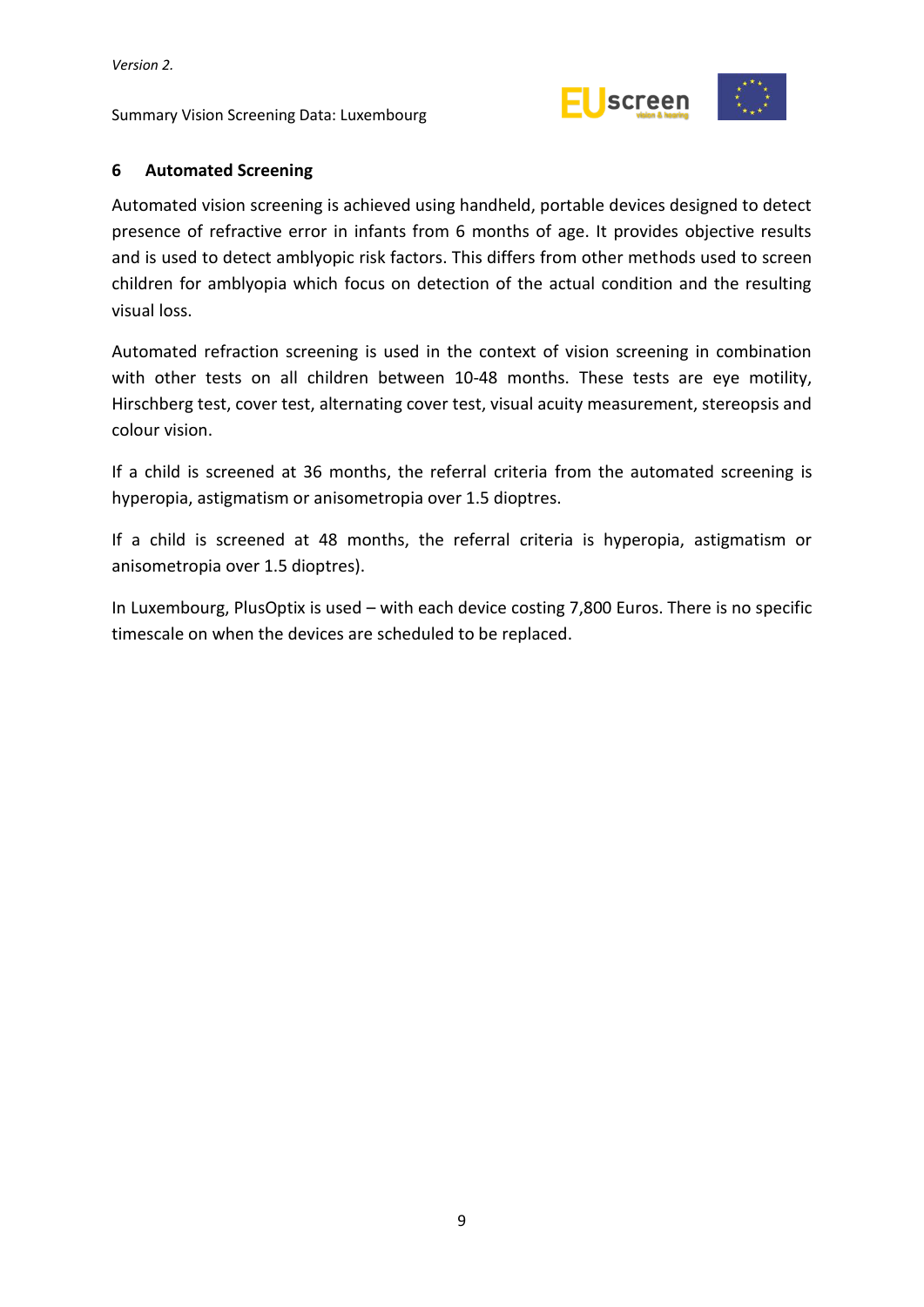Summary Vision Screening Data: Luxembourg



# <span id="page-15-0"></span>**7 Provision for Visually Impaired**

There is one school in Luxembourg for blind or severely visually impaired children. The number of students is 141. The costs per child for this school is not known and it is not known what special support is offered to visually impaired children who attend mainstream primary school.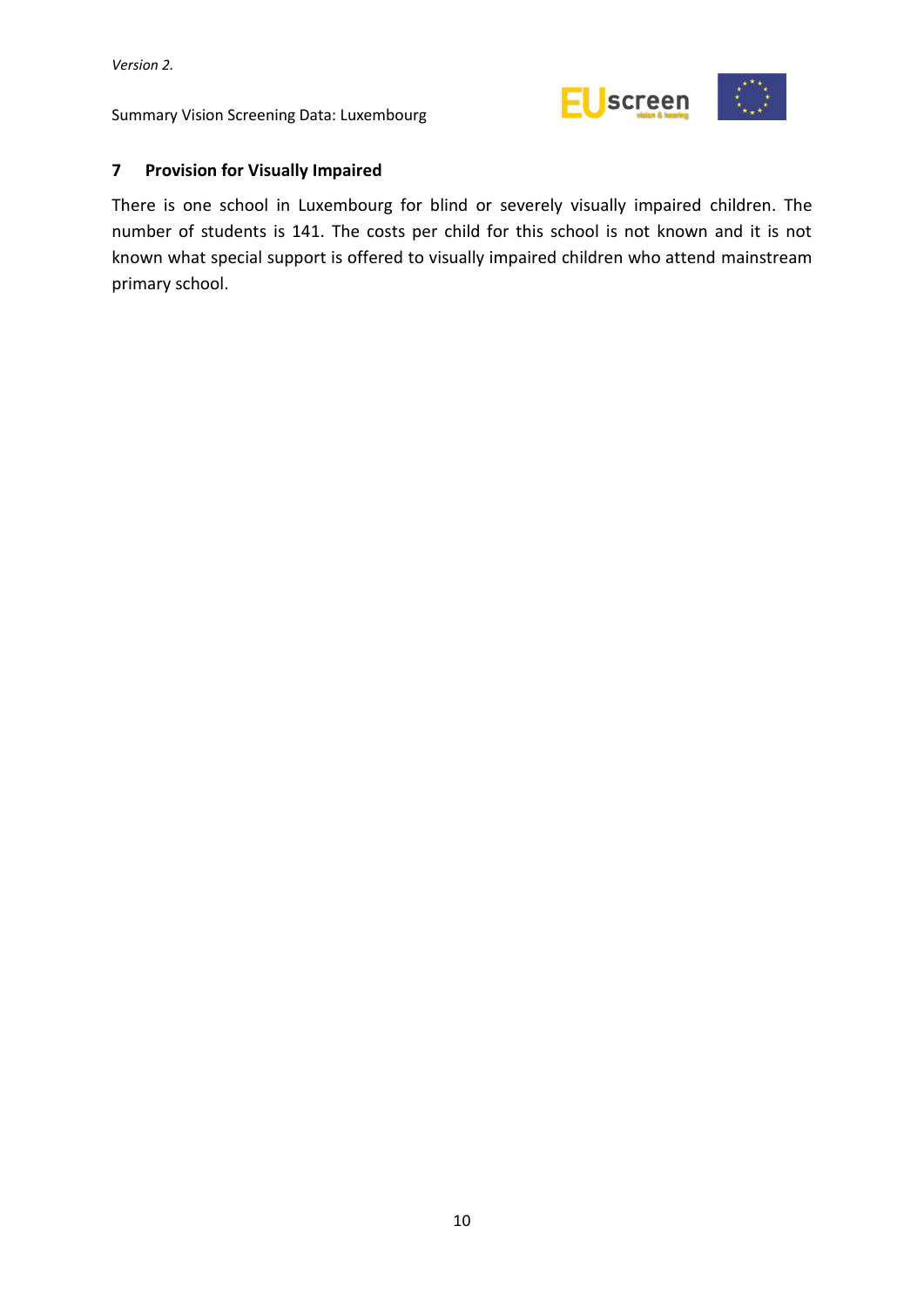

# <span id="page-16-0"></span>**8 Knowledge of existing screening programme**

# <span id="page-16-1"></span>*8.1 Prevalence/Diagnosis*

The prevalence of treated, persistent (missed by screening or failed treatment) or untreated amblyopia by the age of 7 years in Luxembourg is unknown. The prevalence of strabismus is reported by the country representative as 1.6% at the age of 4 to 6 years. There is no data available concerning the incidence of the four types of amblyopia (strabismic, refractive, combined mechanism and deprivation).

# <span id="page-16-2"></span>*8.2 Coverage*

Ninety-nine percent of children aged 10 months are invited for vision screening. Sixty percent of these children attend the appointments. The rate of attendance is 70% for the all children aged between 10 and 48 months. Children are referred after 1 or 2 abnormal or inconclusive test results; this is determined by the screener. All children aged 4 and 5 years, are invited for the screening in schools.

# <span id="page-16-3"></span>*8.3 Screening evaluation*

There is no information pertaining to the percentage of compliance with referral after an abnormal screening test result, as there is no registration or documentation of nonattendance. There is no information concerning the percentage of false negative following vision screening. The percentage of false positive referrals for vision screening is estimated at 10%, with a positive predictive value of a refer estimated at 80%. There is no data available about the sensitivity or specificity of vision screening in Luxembourg.

# <span id="page-16-4"></span>*8.4 Treatment success*

There is no data regarding:

- the percentage of infants treated per year for congenital eye disorders (including congenital cataract)
- the percentage of screened children treated for strabismus or amblyopia before age 7 years
- the percentage of all children treated for strabismus or amblyopia before age 7 years

The percentage of all children treated for amblyopia at the ages of 4 to 6 years is reported as 0.4%. The percentage of children aged 5 to 6 years wearing glasses is reported as 13.4%.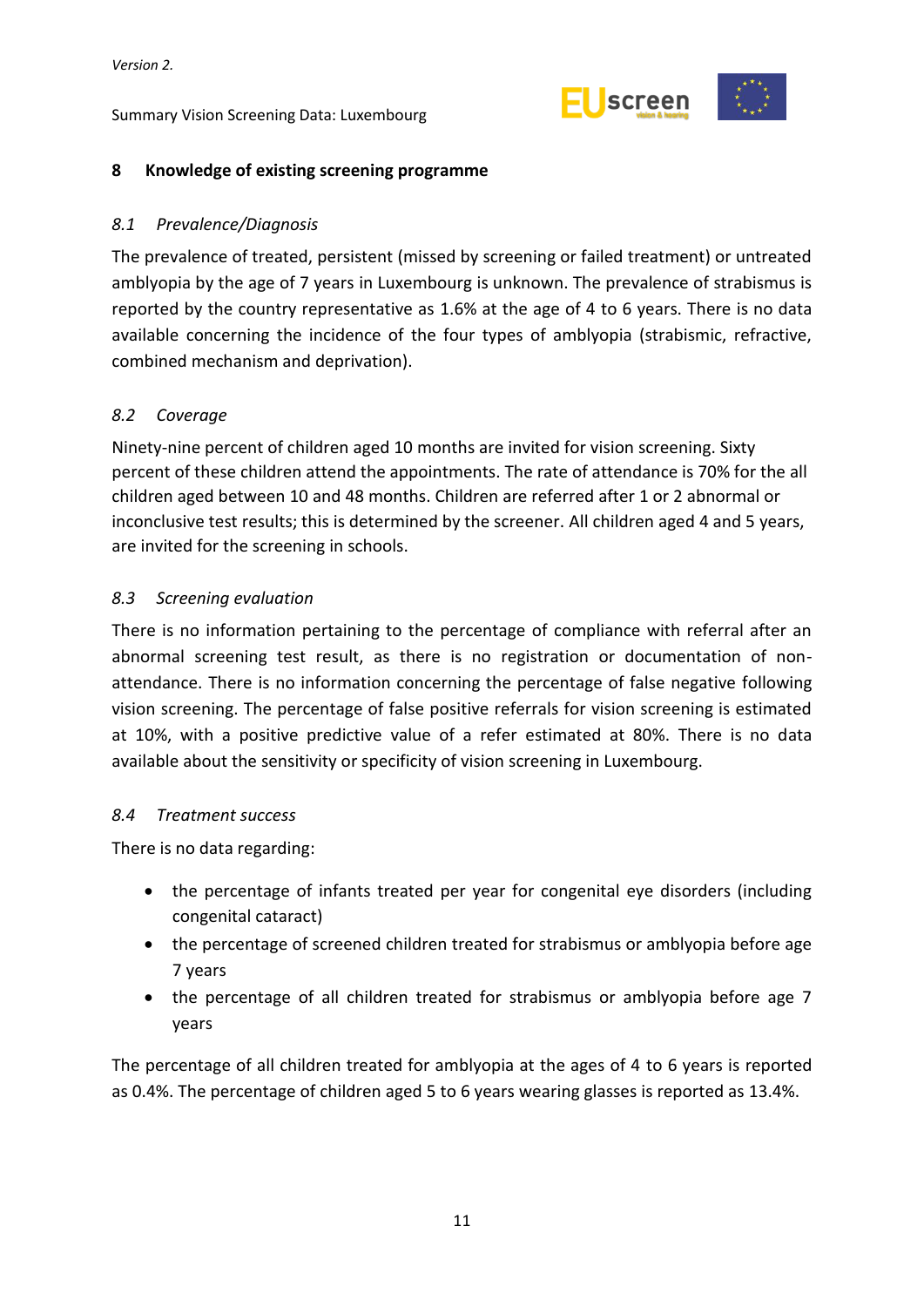

Only ophthalmologists prescribe glasses for children under the age of 14 years. Other treatment options may include patching, penalisation with glasses and cataract surgery when indicated. All eligible children are offered treatment.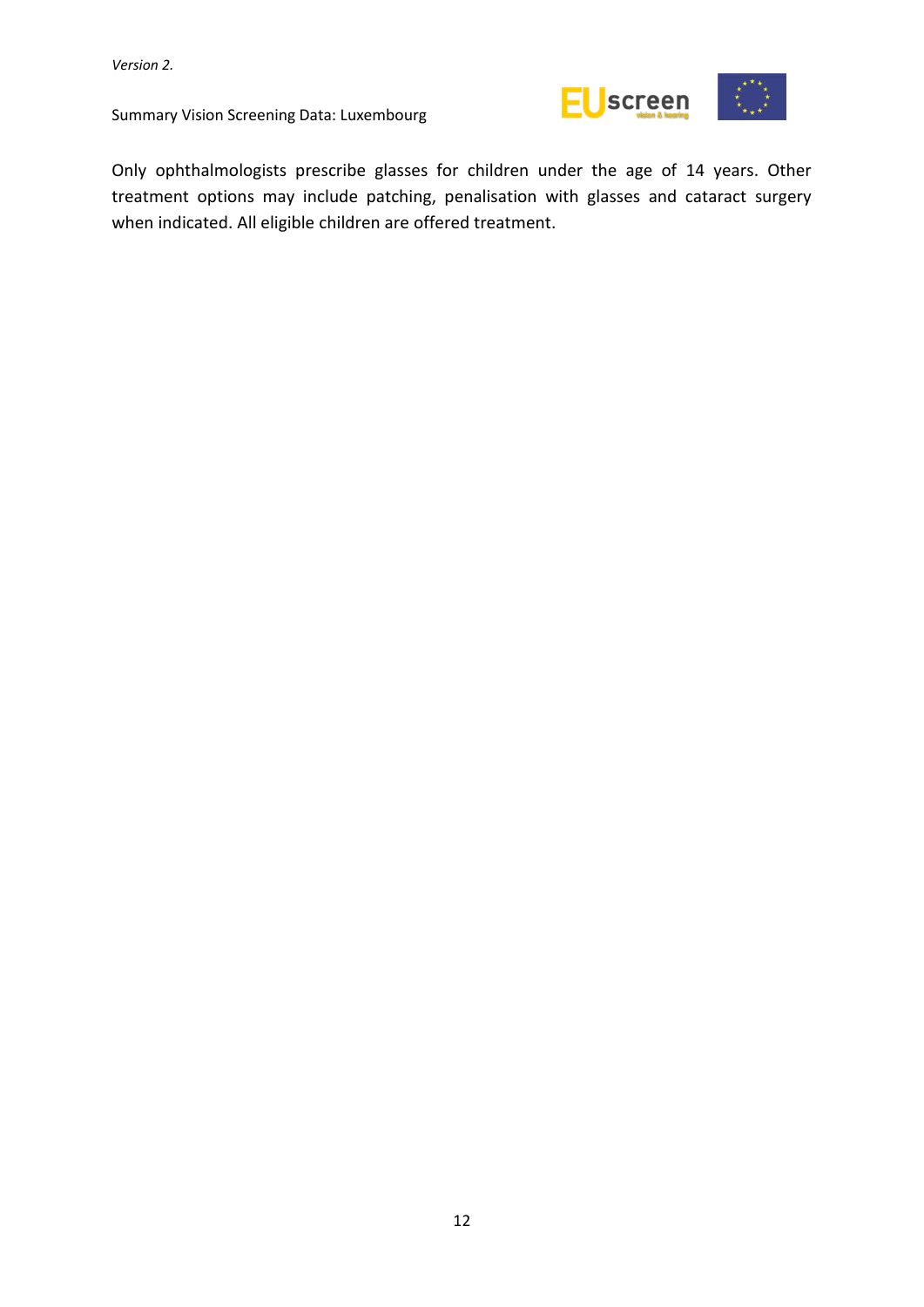

#### <span id="page-18-0"></span>**9 Costs of vision screening in children**

#### <span id="page-18-1"></span>*9.1 Cost of vision screening*

Vision screening professionals in Luxembourg are estimated to earn an annual salary of 50,000 Euros. The salary costs per hour are not known. It is not known how much it costs to train general preventative child health care screening professionals, between leaving secondary education to qualification. It is not known the total screening costs per year for vision screening are, or what the total costs per child per year for vision screening are, nationally.

#### <span id="page-18-2"></span>*9.2 Cost of treatment for amblyopia*

The estimated costs of treatment for typical patients with refractive amblyopia and strabismic amblyopia, including follow-up, are not known.

#### <span id="page-18-3"></span>*9.3 Cost of Treatment for strabismus*

The estimated costs for strabismus surgery, including follow-up, are not known.

#### <span id="page-18-4"></span>*9.4 Cost of treatment for cataract*

The estimated costs for congenital cataract surgery, including follow-up of deprivation amblyopia, are not known.

There is a financial reward of 580 Euros if the child takes part in 6 general check-ups at the paediatrician: the first one has to take place within 48 hours after birth. The other five have to take place at ages: 1 to 10 days, 4 to 6 months, 9 to 12 months, and 21 to 24 months. There is no penalty for non-attendance. Vision screening is not obligatory in Luxembourg.